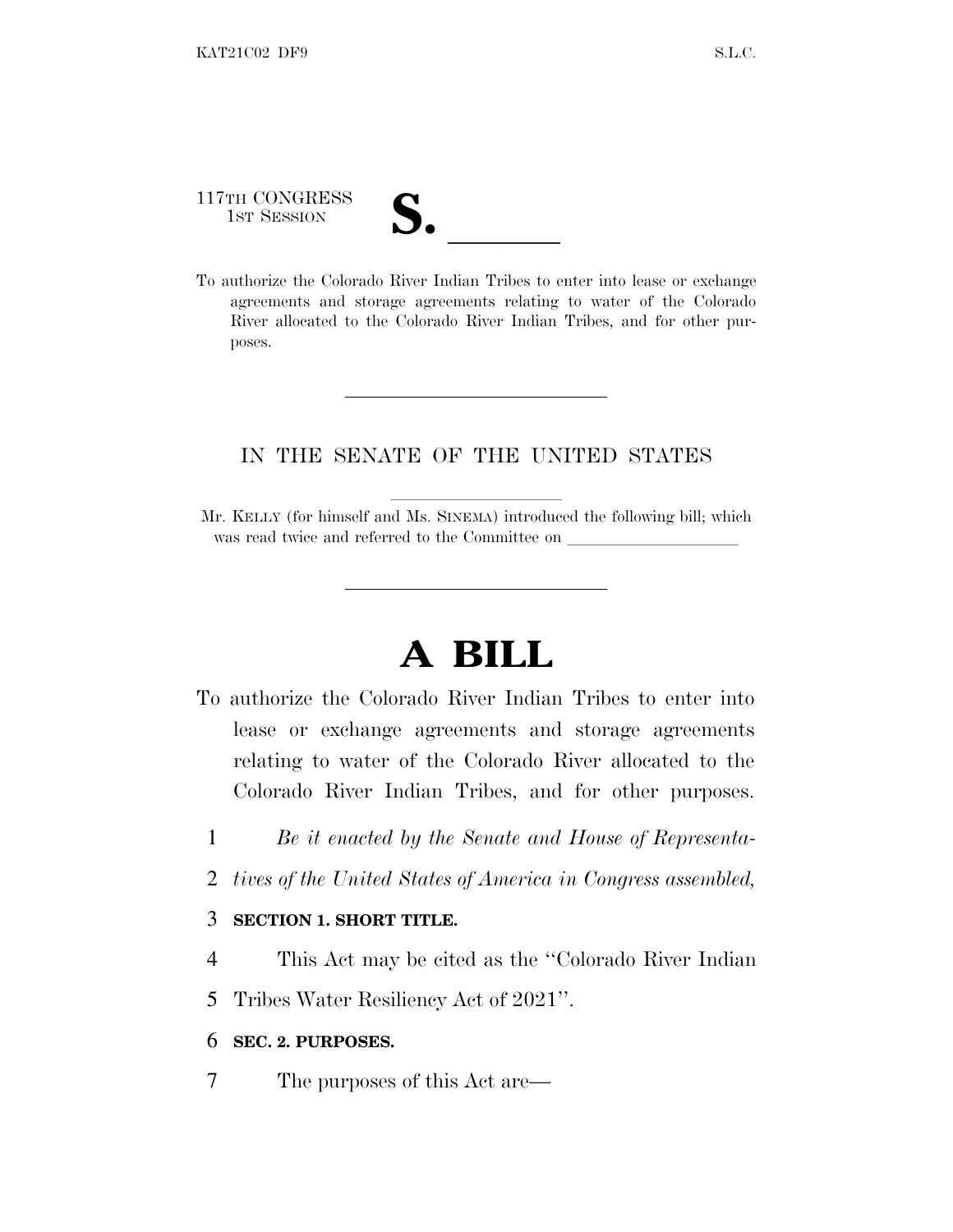| $\mathbf{1}$   | (1) to authorize the CRIT to enter into lease or       |
|----------------|--------------------------------------------------------|
| $\overline{2}$ | exchange agreements and storage agreements for the     |
| 3              | economic well-being of the CRIT; and                   |
| $\overline{4}$ | (2) to authorize the Secretary to approve any          |
| 5              | lease or exchange agreements or storage agreements     |
| 6              | entered into by the CRIT.                              |
| 7              | SEC. 3. DEFINITIONS.                                   |
| 8              | In this Act:                                           |
| 9              | (1) ALLOTTEE.—The term "allottee" means an             |
| 10             | individual who holds a beneficial real property inter- |
| 11             | est in an allotment of Indian land that is—            |
| 12             | (A) located within the exterior boundaries             |
| 13             | of the Reservation; and                                |
| 14             | (B) held in trust by the United States.                |
| 15             | (2) CONSOLIDATED DECREE.—The term "Con-                |
| 16             | solidated Decree" means the decree entered by the      |
| 17             | Supreme Court of the United States in Arizona v.       |
| 18             | California, 547 U.S. 150 (2006).                       |
| 19             | (3) CONSUMPTIVE USE.—The term "consump-                |
| 20             | tive use" means a portion of the decreed allocation    |
| 21             | that has been consumptively used by the CRIT with-     |
| 22             | in the exterior boundary of the Reservation for a      |
| 23             | minimum of 4 of the 5 years immediately preceding      |
| 24             | the year of delivery of a portion of the decreed allo- |
| 25             | cation according to a lease or exchange agreement or   |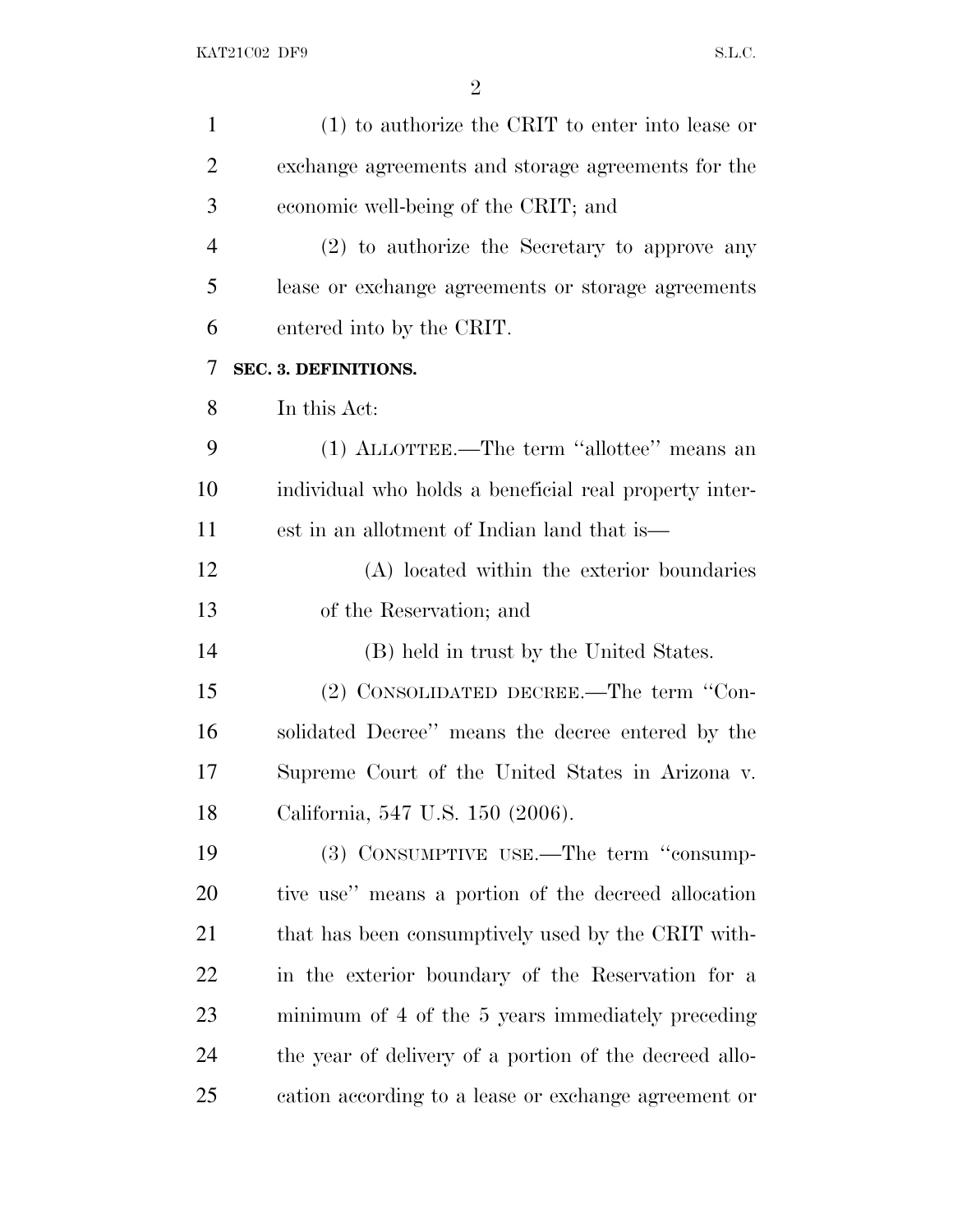storage agreement. Any verified reduction in con- sumptive use pursuant to a system conservation agreement, a lease or exchange agreement, or stor- age agreement, or from the creation of intentionally created surplus, shall be deemed to be a consumptive use in the year in which the reduction occurred, if the reduction is reflected in the Water Accounting Report.

 (4) CRIT.—The term ''CRIT'' means the Colo- rado River Indian Tribes, a federally recognized In-dian Tribe.

 (5) DECREED ALLOCATION.—The term ''de- creed allocation'' means the volume of water of the mainstream of the Colorado River allocated to the CRIT that is accounted for as part of the apportion- ment for the State in part I–A of the Appendix of the Consolidated Decree.

 (6) LOWER BASIN.—The term ''Lower Basin'' 19 has the meaning given the term in article  $II(g)$  of 20 the Colorado River Compact of 1922, as approved by Congress in section 13 of the Boulder Canyon Project Act (43 U.S.C. 617l), and by the Presi- dential Proclamation of June 25, 1929 (46 Stat. 3000).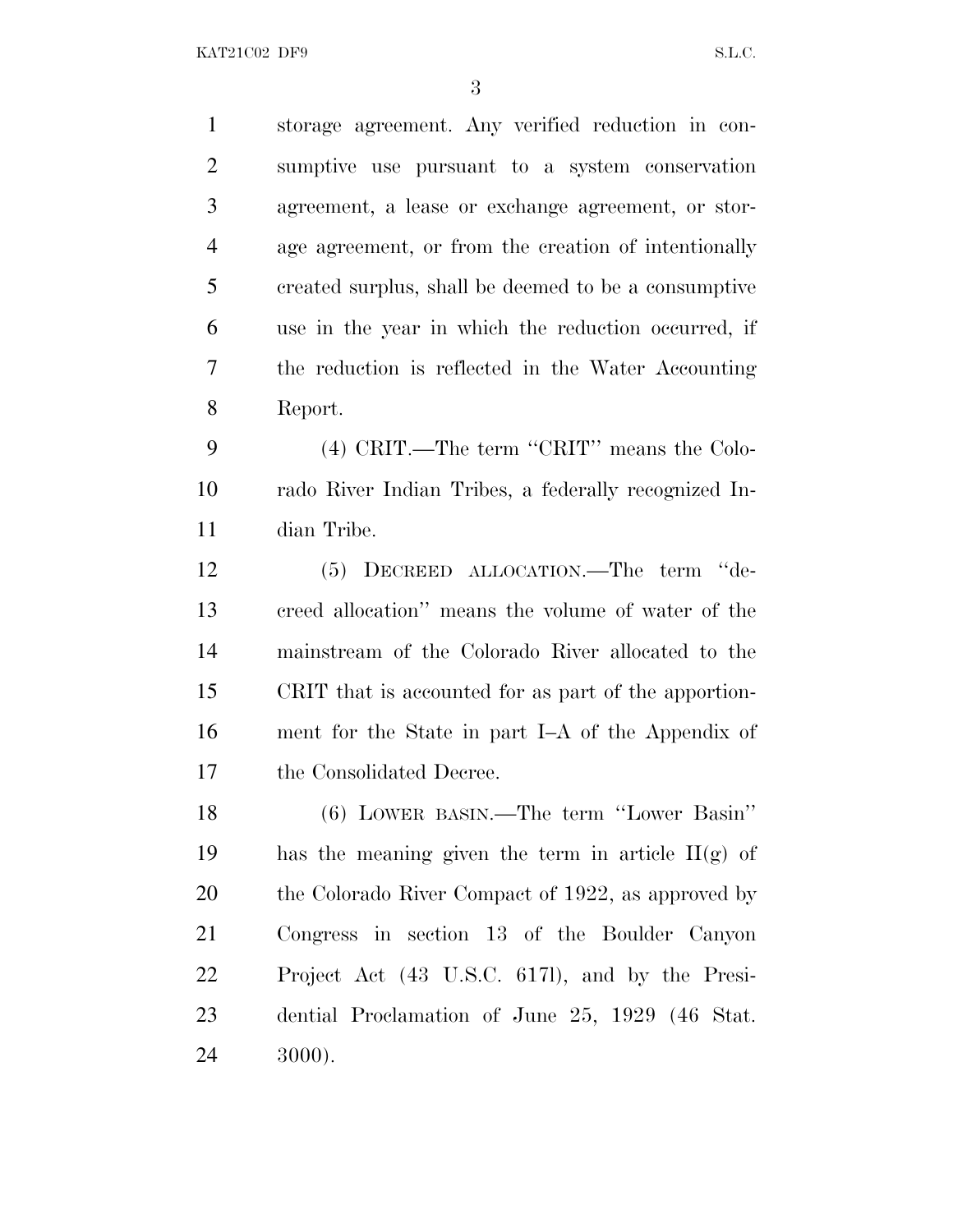| $\mathbf{1}$   | (7) PERSON.—The term "person" means an in-               |
|----------------|----------------------------------------------------------|
| $\overline{2}$ | dividual, a public or private corporation, a company,    |
| 3              | a partnership, a joint venture, a firm, an associa-      |
| $\overline{4}$ | tion, a society, an estate or trust, a private organiza- |
| 5              | tion or enterprise, the United States, any Indian        |
| 6              | Tribe, a governmental entity, or a political subdivi-    |
| 7              | sion or municipal corporation organized under, or        |
| 8              | subject to, the constitution and laws of the State.      |
| 9              | (8) RESERVATION.—The term "Reservation"                  |
| 10             | means the portion of the reservation established for     |
| 11             | the CRIT that is located in the State.                   |
| 12             | (9) SECRETARY.—The term "Secretary" means                |
| 13             | the Secretary of the Interior.                           |
| 14             | (10) STATE.—Except for purposes of section               |
| 15             | 15, the term "State" means the State of Arizona.         |
| 16             | (11) STORAGE.—The term "storage" means the               |
| 17             | underground storage, in accordance with State law,       |
| 18             | of a portion of the consumptive use off the Reserva-     |
| 19             | tion within the Lower Basin in the State.                |
| 20             | (12) WATER ACCOUNTING REPORT.—The term                   |
| 21             | "Water Accounting Report" means the annual re-           |
| 22             | port of the Bureau of Reclamation entitled the "Col-     |
| 23             | orado River Accounting and Water Use Report: Ari-        |
| 24             | zona, California, and Nevada" which includes the         |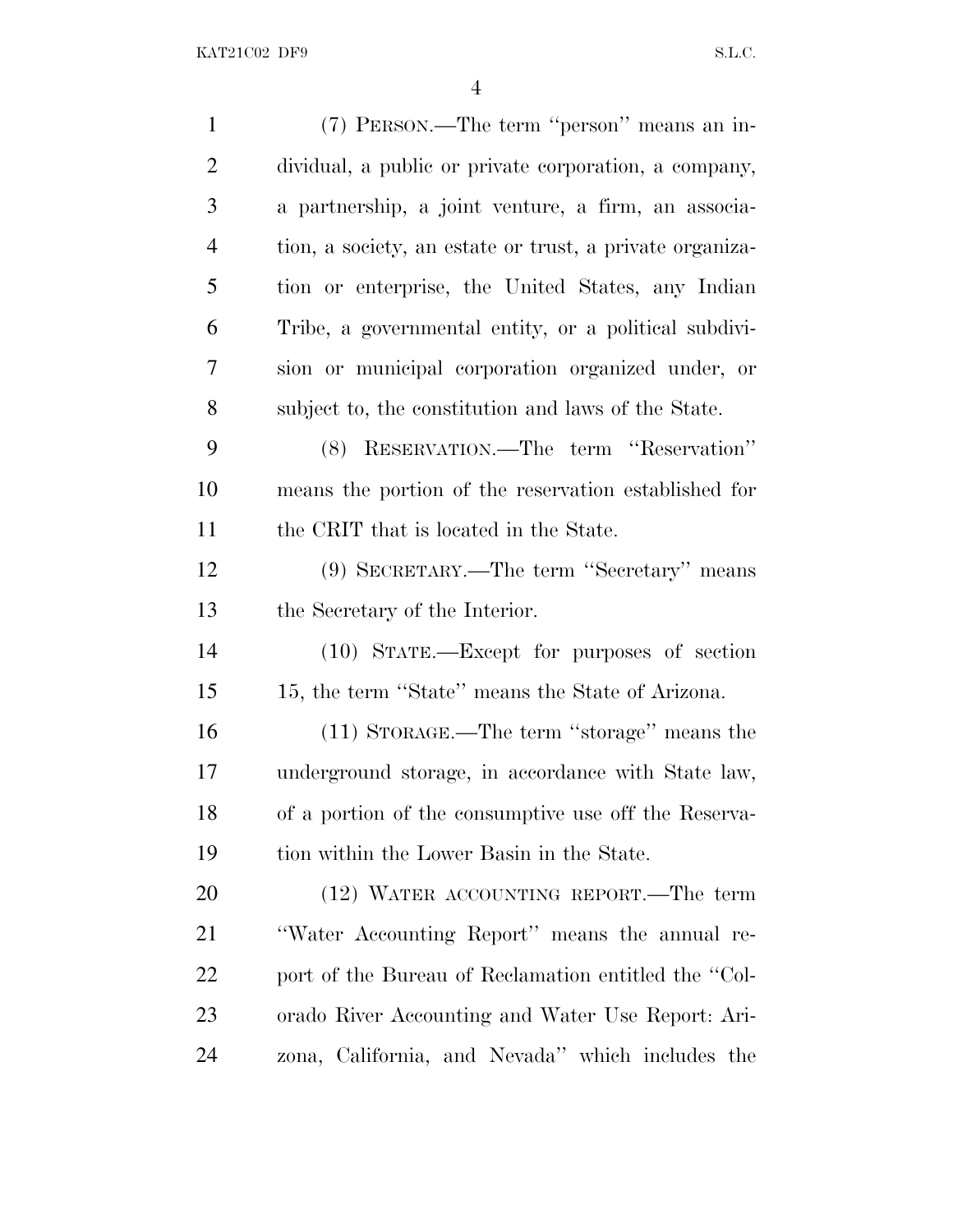compilation of records in accordance with article V of the Consolidated Decree.

#### **SEC. 4. LEASE OR EXCHANGE AGREEMENTS.**

 (a) AUTHORIZATION.—Notwithstanding section 2116 of the Revised Statutes (commonly known as the ''Indian Trade and Intercourse Act'') (25 U.S.C. 177) or any other provision of law, the CRIT is authorized to, subject to the approval of the Secretary under section 6(a), and has the sole authority to, enter into, with any person, an agree- ment to lease or exchange, or an option to lease or ex- change, a portion of the consumptive use for a use off the Reservation (referred to in this Act as a ''lease or ex- change agreement''), on the condition that the use off the Reservation is located in the Lower Basin in the State. (b) TERM OF LEASE OR EXCHANGE AGREEMENT.— The term of any lease or exchange agreement entered into under subsection (a) shall be mutually agreed, except that the term shall not exceed 100 years.

 (c) MODIFICATIONS.—Any lease or exchange agree- ment entered into under subsection (a) may be renegoti- ated or modified at any time during the term of the lease or exchange agreement, subject to the approval of the Sec- retary under section 6(a), on the condition that the term of the renegotiated lease or exchange agreement does not exceed 100 years.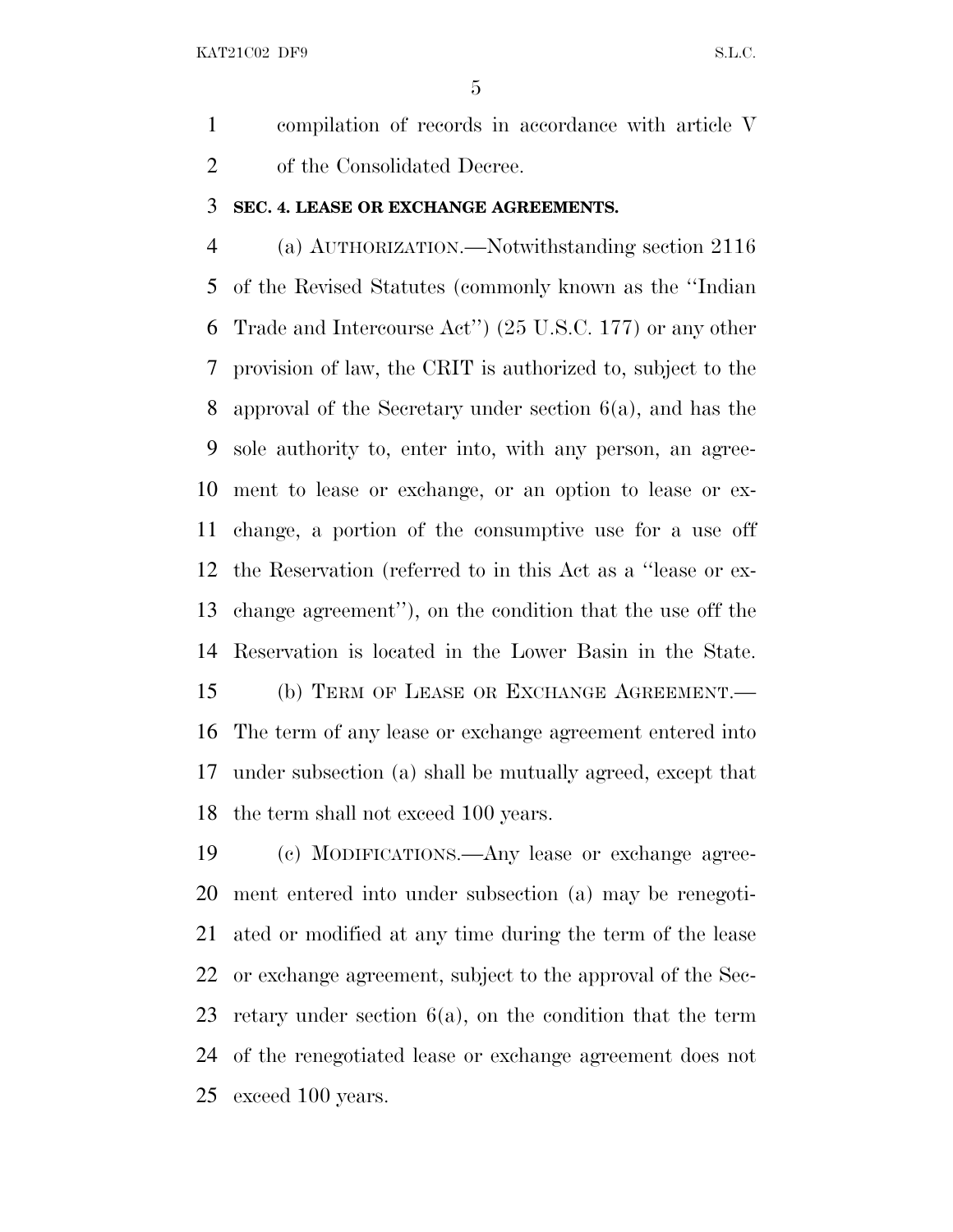(d) APPLICABLE LAW.—Any person entering into a lease or exchange agreement with the CRIT under this section shall use the water received under the lease or ex- change agreement in accordance with applicable Federal and State law.

#### **SEC. 5. STORAGE AGREEMENTS.**

 (a) AUTHORIZATION.—Notwithstanding section 2116 of the Revised Statutes (commonly known as the ''Indian Trade and Intercourse Act'') (25 U.S.C. 177) or any other provision of law, the CRIT is authorized to, subject to the approval of the Secretary under section 6(a), and has the sole authority to, enter into an agreement, including with the Arizona Water Banking Authority (or successor agen- cy or entity), for the storage of a portion of the consump- tive use, or the water received under an exchange pursuant to an exchange agreement under section 4, at 1 or more underground storage facilities or groundwater savings fa- cilities off the Reservation (referred to in this Act as a ''storage agreement''), on the condition that the facility shall be located in the Lower Basin in the State.

 (b) APPLICABLE LAW.—Any storage agreement en- tered into under this section shall be in accordance with applicable Federal and State law.

 (c) DELEGATION OF RIGHTS.—The CRIT may assign or sell any longterm storage credits accrued as a result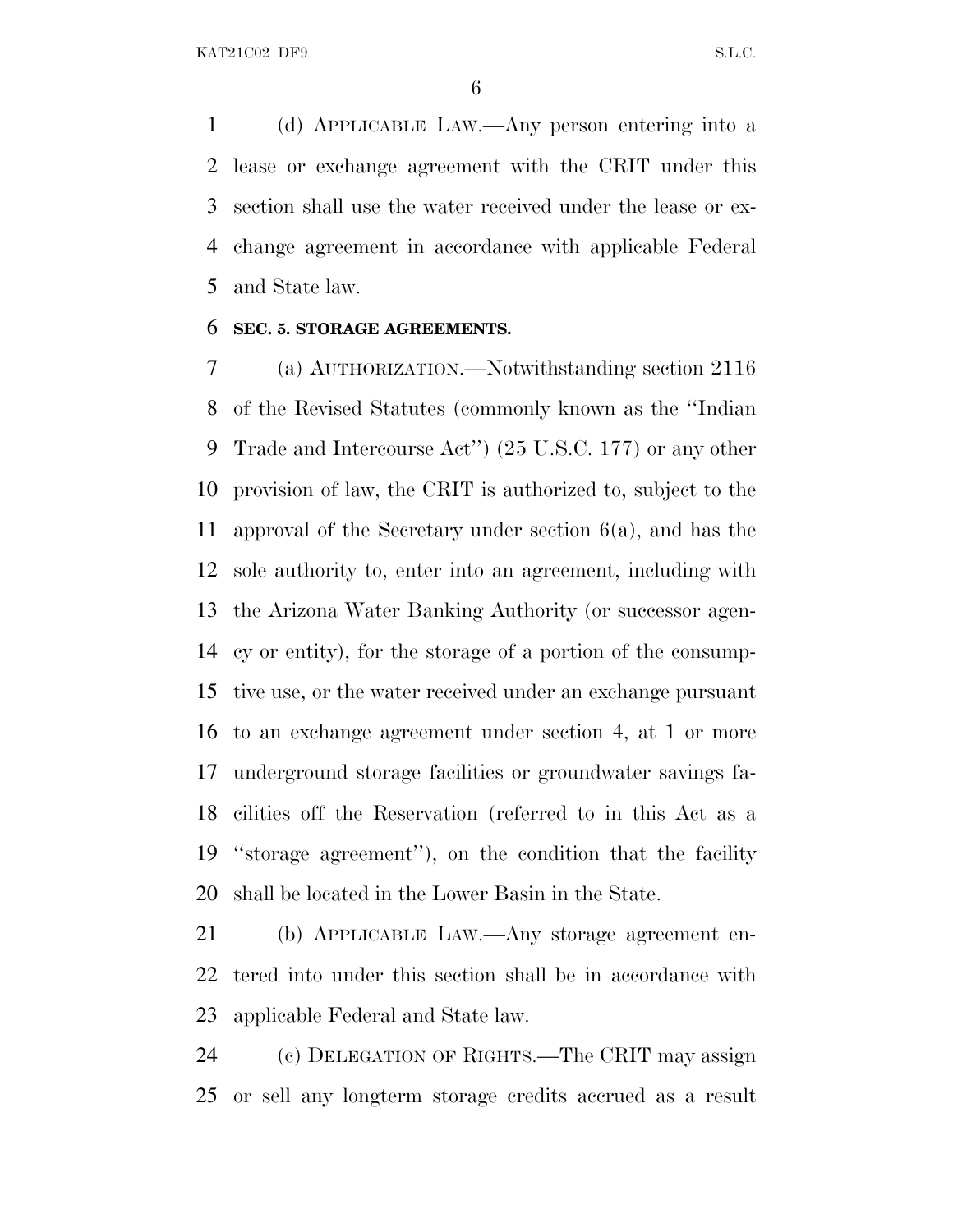of a storage agreement, on the condition that the assign-ment or sale is in accordance with applicable State law.

#### **SEC. 6. APPROVAL BY THE SECRETARY.**

 (a) AUTHORIZATION.—The Secretary shall approve or disapprove any lease or exchange agreement, or any modification to a lease or exchange agreement, or any storage agreement.

(b) REQUIREMENTS.—

 (1) IN GENERAL.—The Secretary shall not ap- prove any lease or exchange agreement, or any modi- fication to a lease or exchange agreement, or any storage agreement that is not in compliance with— (A) this Act; and

 (B) the agreement entered into between the CRIT, the State, and the Secretary under  $16 \quad$  section  $9(a)$ .

 (2) PERMANENT ALIENATION.—The Secretary shall not approve any lease or exchange agreement, or any modification to a lease or exchange agree- ment, or any storage agreement that permanently alienates any portion of the CRIT decreed allocation. (c) OTHER REQUIREMENTS.—The requirement for Secretarial approval under subsection (a) shall satisfy the requirements of section 2116 of the Revised Statutes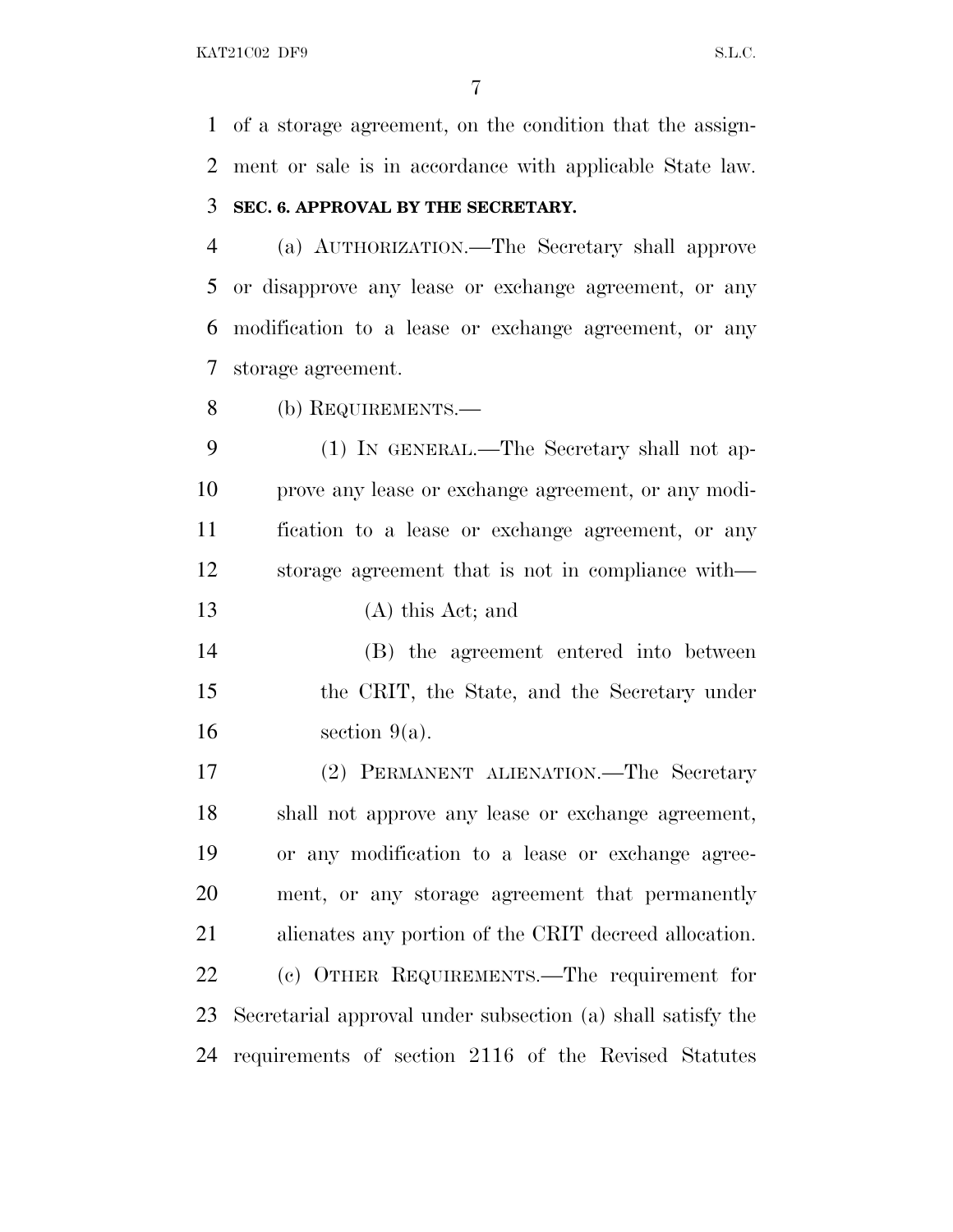(commonly known as the ''Indian Trade and Intercourse Act'') (25 U.S.C. 177).

 (d) AUTHORITY OF THE SECRETARY.—Nothing in this Act, or any agreement entered into or approved by the Secretary under this Act, including any lease or ex- change agreement or storage agreement, shall diminish or abrogate the authority of the Secretary to act under appli- cable Federal law or regulation, including the Consoli-dated Decree.

#### **SEC. 7. RESPONSIBILITIES OF THE SECRETARY.**

 (a) COMPLIANCE.—The Secretary, when approving a lease or exchange agreement or a storage agreement under this Act, shall ensure such agreement complies with—

 (1) the National Environmental Policy Act of 1969 (42 U.S.C. 4321 et seq.);

 (2) the Endangered Species Act of 1973 (16 U.S.C. 1531 et seq.); and

 (3) all other applicable Federal environmental laws.

 (b) DOCUMENTATION.—The Secretary shall docu- ment any lease or exchange agreement or storage agree-ment in the Water Accounting Report.

#### **SEC. 8. AGREEMENT BETWEEN THE CRIT AND THE STATE.**

 (a) I<sup>N</sup> GENERAL.—Prior to entering into the first lease or exchange agreement or storage agreement, the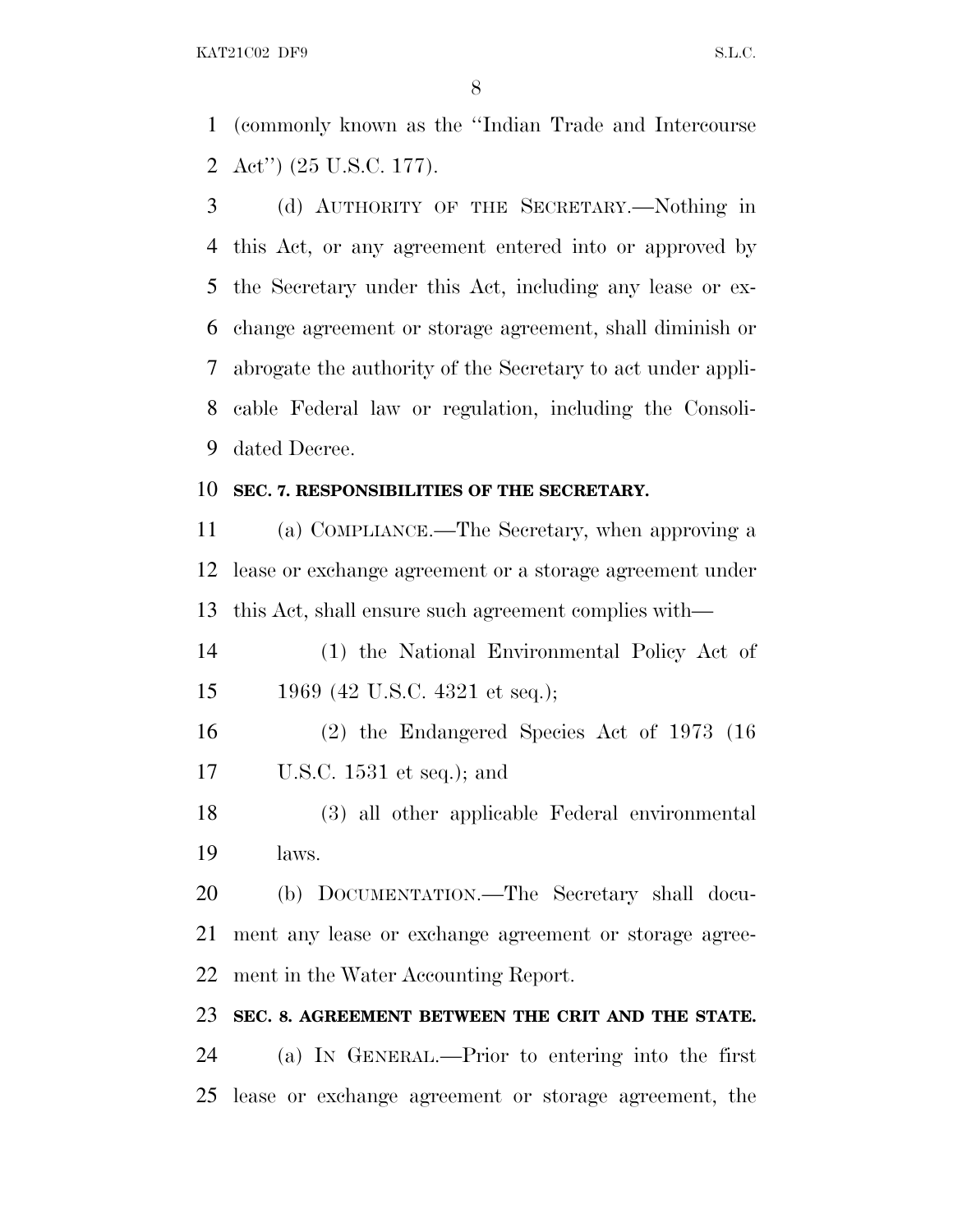CRIT shall enter into an agreement with the State that outlines all notice, information sharing, and collaboration requirements that shall apply to any potential lease or ex- change agreement or storage agreement the CRIT may enter into.

 (b) REQUIREMENT.—The agreement under sub- section (a) shall include a provision that requires the CRIT to submit to the State all documents regarding a potential lease or exchange agreement or storage agree-ment.

# **SEC. 9. AGREEMENT BETWEEN THE CRIT, THE STATE, AND THE SECRETARY.**

 (a) I<sup>N</sup> GENERAL.—Prior to approving the first lease or exchange agreement or storage agreement under sec- tion 6, the Secretary shall enter into an agreement with the State and the CRIT that describes the procedural, technical, and accounting methodologies for any lease or exchange agreement or storage agreement the CRIT may enter into, including quantification of the reduction in con-sumptive use and water accounting.

 (b) NEPA.—The execution of the agreement under subsection (a) shall not constitute a major Federal action for purposes of the National Environmental Policy Act of 1969 (42 U.S.C. 4321 et seq.).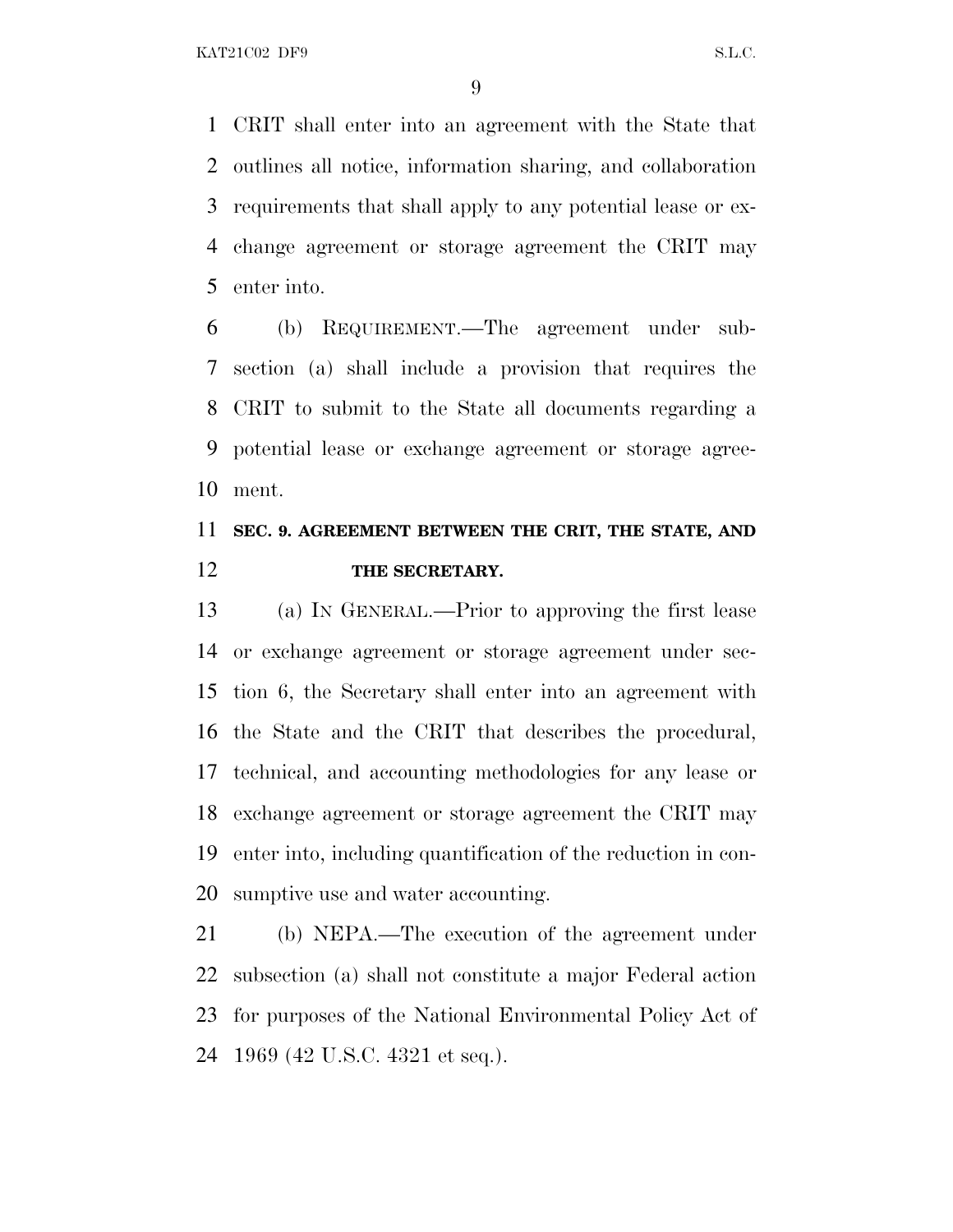(c) EFFECT.—Nothing in this Act shall prohibit the Secretary from agreeing with the CRIT and the State to a modification to an agreement entered into under sub- section (a) (including an appendix or exhibit to the agree-ment) on the condition that the modification—

(1) is in compliance with this Act; and

 (2) does not otherwise require congressional ap- proval under section 2116 of the Revised Statutes (commonly known as the ''Indian Trade and Inter- course Act'') (25 U.S.C. 177) or any other provision of law.

**SEC. 10. NO EFFECT ON THE CRIT DECREED ALLOCATION.**

 (a) TEMPORARY USE.—A lease or exchange agree-ment or storage agreement—

 (1) shall provide for the temporary use or stor- age of a portion of the consumptive use off the Res-ervation; and

 (2) shall not permanently alienate the decreed allocation.

(b) PRIORITY STATUS.—

 (1) IN GENERAL.—The lease or exchange of a portion of the consumptive use shall not cause that portion to lose or change its priority under the Con-solidated Decree.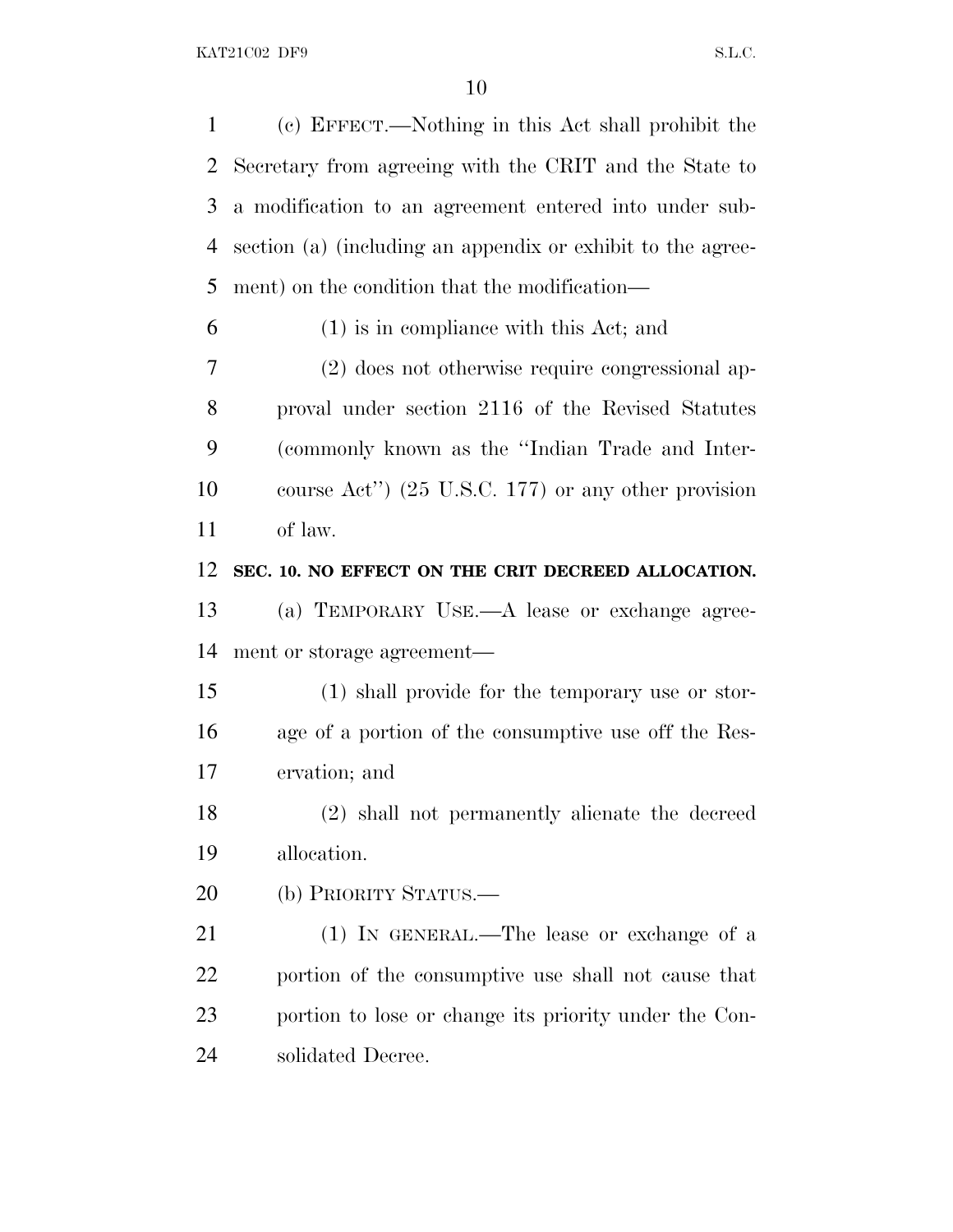(2) NONUSE.—Any nonuse by a person who is a party to any lease or exchange agreement or stor- age agreement with the CRIT shall not result in for- feiture, abandonment, relinquishment, or other loss by the CRIT of all or any portion of the decreed al-location.

 (c) RESERVATION OF RIGHTS.—The lease, exchange, or storage of a portion of the consumptive use shall not reduce or limit the right of the CRIT to use the remaining portion of the decreed allocation on the Reservation.

 (d) STORAGE AGREEMENTS.—Any storage agreement shall account for the quantity of water in storage off the Reservation in accordance with applicable State law.

### **SEC. 11. ALLOTTEE USE OF WATER.**

 (a) INTERFERENCE.—The lease, exchange, or storage of a portion of the consumptive use shall not directly or indirectly interfere with, or diminish, any entitlement to water for an allottee under Federal or Tribal law.

 (b) WATER RIGHTS OF ALLOTTEES.—The Secretary shall protect the rights of the allottees to a just and equi- table distribution of water for irrigation purposes, pursu- ant to section 7 of the Act of February 8, 1887 (commonly known as the ''Indian General Allotment Act'') (24 Stat. 390, chapter 119; 25 U.S.C. 381) (referred to in this sec-tion as the ''Act'').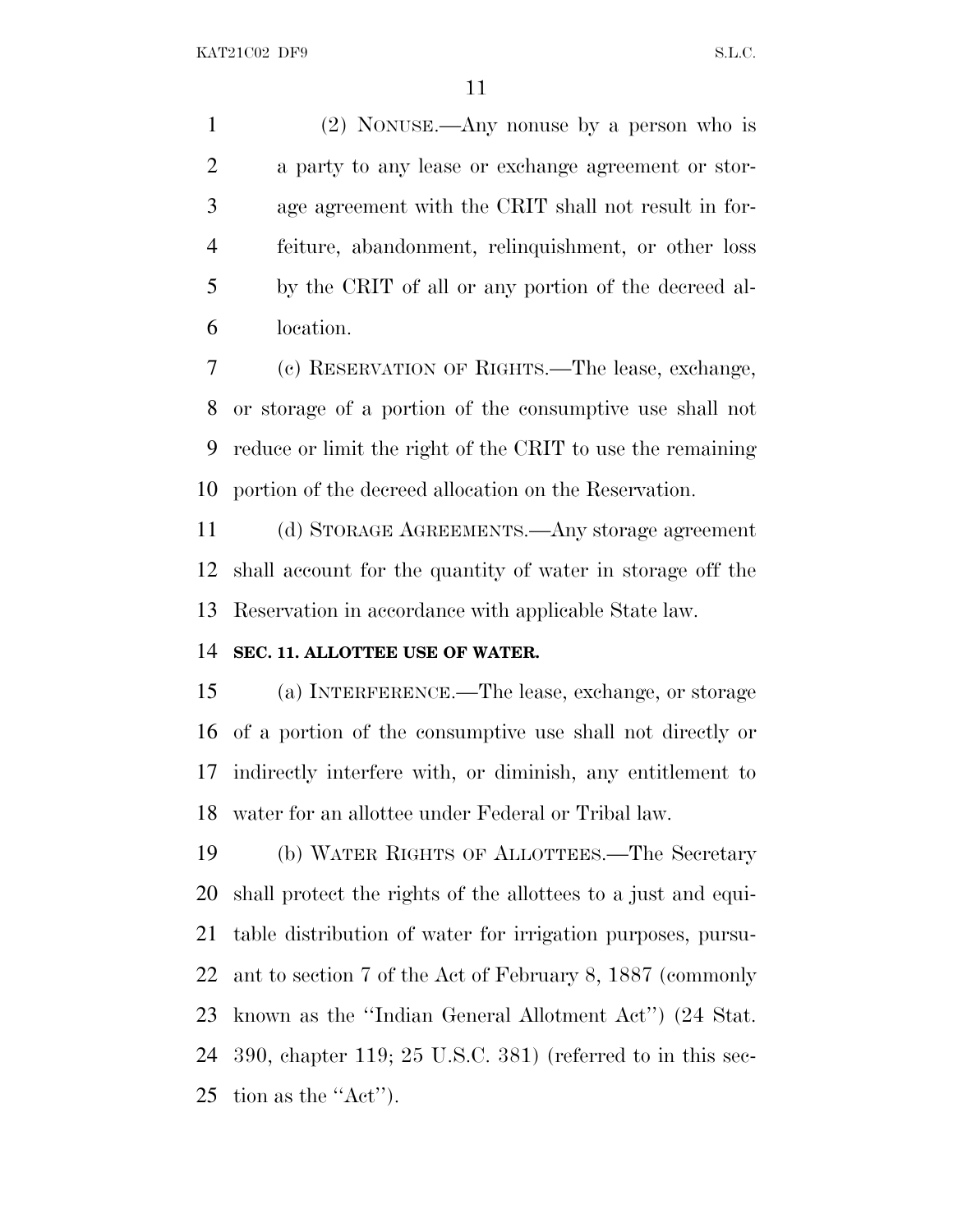(c) RELIEF UNDER TRIBAL LAW.—Prior to asserting any claim against the United States pursuant to the Act, or any other applicable law, an allottee shall exhaust all remedies available under applicable Tribal law.

 (d) RELIEF UNDER THE INDIAN GENERAL ALLOT- MENT ACT.—Following an exhaustion of remedies avail- able under applicable Tribal law, an allottee may seek re-lief under the Act, or any other applicable law.

 (e) RELIEF FROM THE SECRETARY.—Following ex- haustion of remedies available under the Act, or any other applicable law, an allottee may petition the Secretary for relief.

#### **SEC. 12. CONSIDERATION PAID TO THE CRIT.**

 The CRIT, and not the United States in any capac- ity, shall be entitled to all consideration due to the CRIT under any lease or exchange agreement or storage agree-ment.

#### **SEC. 13. LIABILITY OF THE UNITED STATES.**

 (a) LIMITATION OF LIABILITY.—The United States shall not be liable in any claim relating to the negotiation, execution, or approval of any lease or exchange agreement or storage agreement, including any claims relating to the terms included in such an agreement.